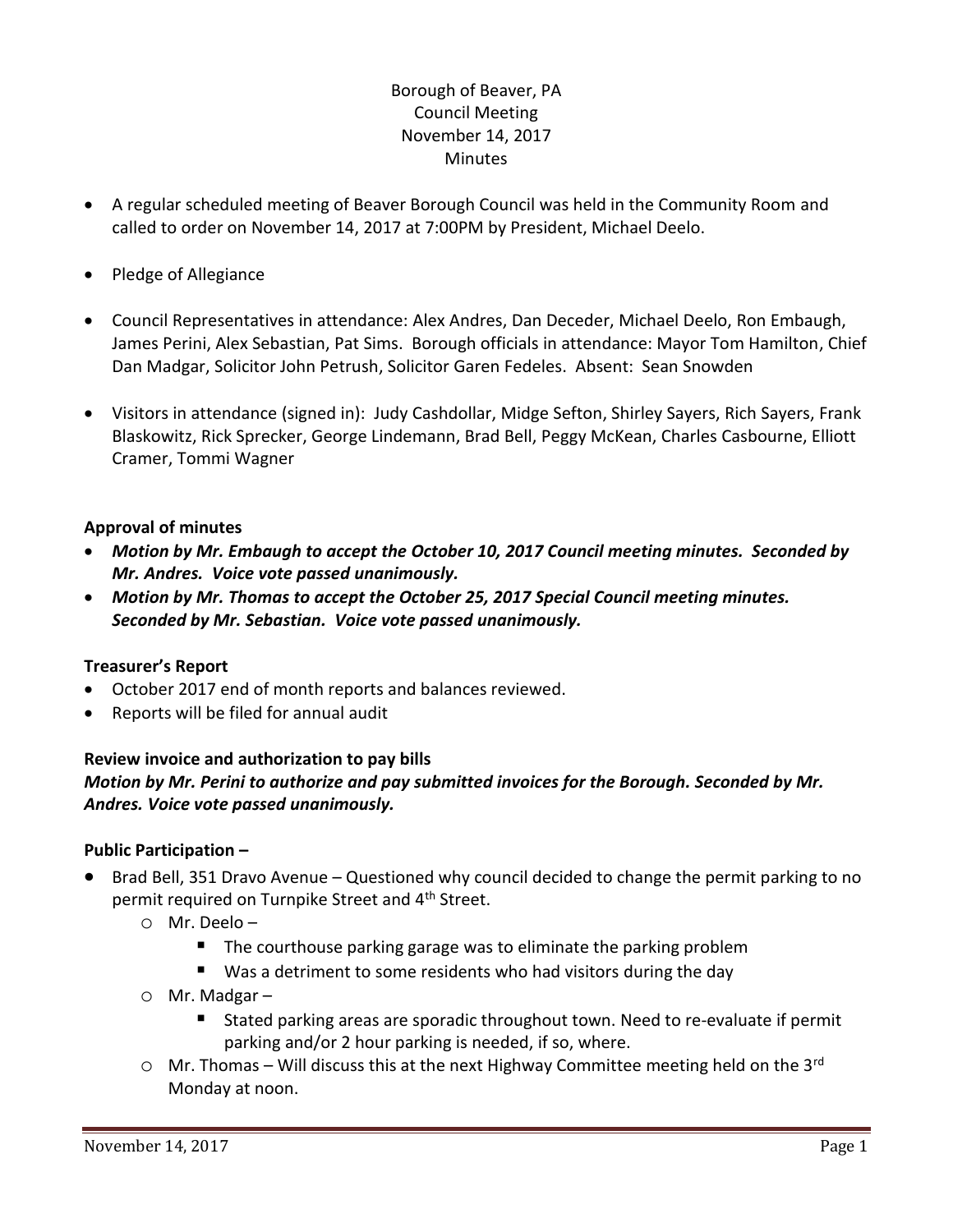# **Reports – Commissions / Authorities**

# **Council of Governments (COG) –** Reported by Mr. Deceder

The Local Government Academy (LGA) is sponsoring a one day course "Newly Elected Officials Course" – encourages the recently elected officials to attend.

# **Business District Authority – Inactive**

# **Civil Service Commission –** No report

# **Zoning Hearing Board (ZHB) –** Reported by Mr. Martone

- The Zoning Hearing Board met on October 24, 2017 at 7:00PM
	- $\circ$  Tri State Supply Company, Inc. requested a variance regarding a building sign to be located at 1231 Third Street. Variance was approved.
- FTK Ventures, LLC requesting a variance regarding off-street parking requirements for professional use at 205 College Avenue. Date to be determined for the hearing.

# **Planning Commission –** Reported by Mr. Deelo

- October 16, 2017 draft minutes enclosed in council packet
- Next meeting will be held on November 20, 2017, modifications to Quay Park will be discussed

# **Tree Commission –** Reported by Mr. Blaskowitz

- Reviewed October 23, 2017 meeting minutes enclosed in council packet
- A meeting will be set up with the Shade Tree Commission and the Borough Manager regarding the care of the trees
- Tree bags need to be collected and stored
- Mr. Madgar Safety pruning will be done by Wildwood Tree Service prior to Light-up Festival

# **Code Enforcement Officer Report –** Reported by Mr. Sprecker

October 2017 report enclosed in council packet

# **Historic Architectural Review Board (HARB) –** Reported by Mr. Deelo

November 13, 2017 – Historic District Planning Process Kick-off meeting

- Develop a Historic Preservation Plan for Beaver's National Historic District. Plan is financed by Shell Appalachia.
- Plan recommendation is expected to be presented to council September 2018

# **Municipal Authority –** Reported by Mr. Sims

- Municipal Authority and Coordinator of Operations October 18, 2017 minutes enclosed in council packet
- Our Municipal Authority employees installed the UV system operational on November 2, 2017
- UV replaces the chlorine that goes into the river
- Mr. Martone Water samples were taken to the lab for verification of effectiveness and they came back showing zero percentage of chlorine going into the river. Removal of hazardous material will eliminate some annual reporting.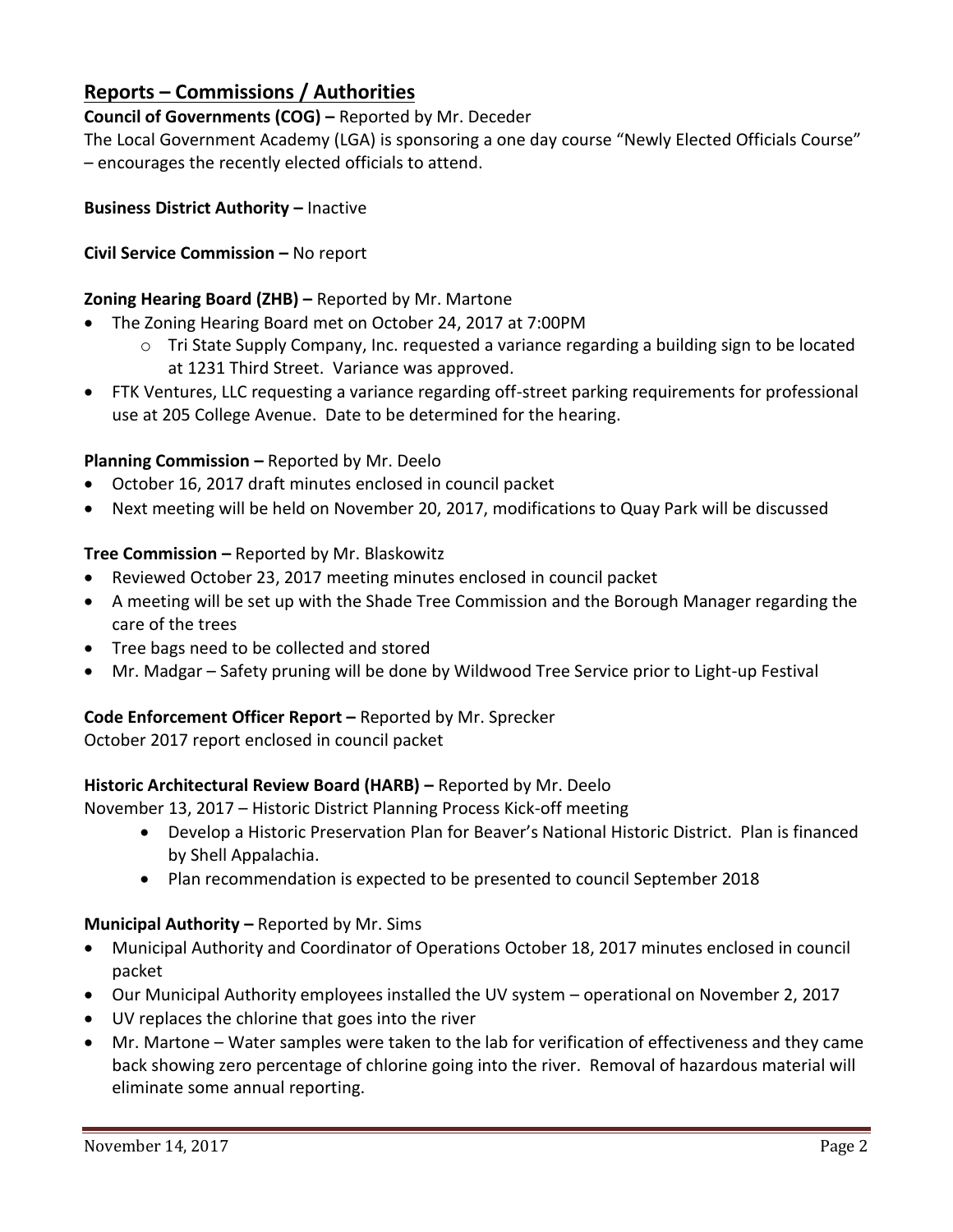# **Council Committee Reports**

**Public Safety –** No report

**Finance –** Reported by Jim Perini

- Reviewed the October 11, 2017 meeting minutes enclosed in council packet
- Prepared to adopt the budget at the December council meeting
- Mr. Deelo No tax increase for 2018

#### **Highway –** Reported by Mr. Thomas

- No Highway meeting last month
	- o Inspected the conditions of the curbs, sidewalks and streets associated with the gas line replacement project with Mr. Martone and Mr. Sims
	- $\circ$  Columbia Gas will be holding a public meeting on November 16, 2017 at 7:00PM to review the planned 2018 pipeline project
	- o Next Highway Committee meeting will be held on November 20, 2017 at noon

#### **General Government –** Reported by Mr. Andres

- Saints Peter and Paul House Tour will be held on December 3<sup>rd</sup> if anyone wants to volunteer their home or attend the home presentations.
- Will not be having a December meeting

#### **Code Enforcement –** Reported by Alex Sebastian

- No meeting in October
- Mr. Sprecker Need to review the ordinance regarding walking dogs in the business district
- Mr. Madger Staff has been working together to update and improve the permit applications

#### **Recreation –** No report

# **Reports**

**Manager's Report –** Reported by Chief Madgar Reviewed the October 2017 Managers report

#### **President's Report –**

 Mr. Deelo announced there will be an Executive Session regarding pending litigation and the upcoming Collective Bargaining Agreement discussions. No motions will be made after the Executive Session.

#### **Mayor Hamilton –**

- Beaver JROTC presented Beaver Borough with a Certificate of Appreciation outstanding support to leadership challenge
	- Great program with a fine group of students that help with many projects in town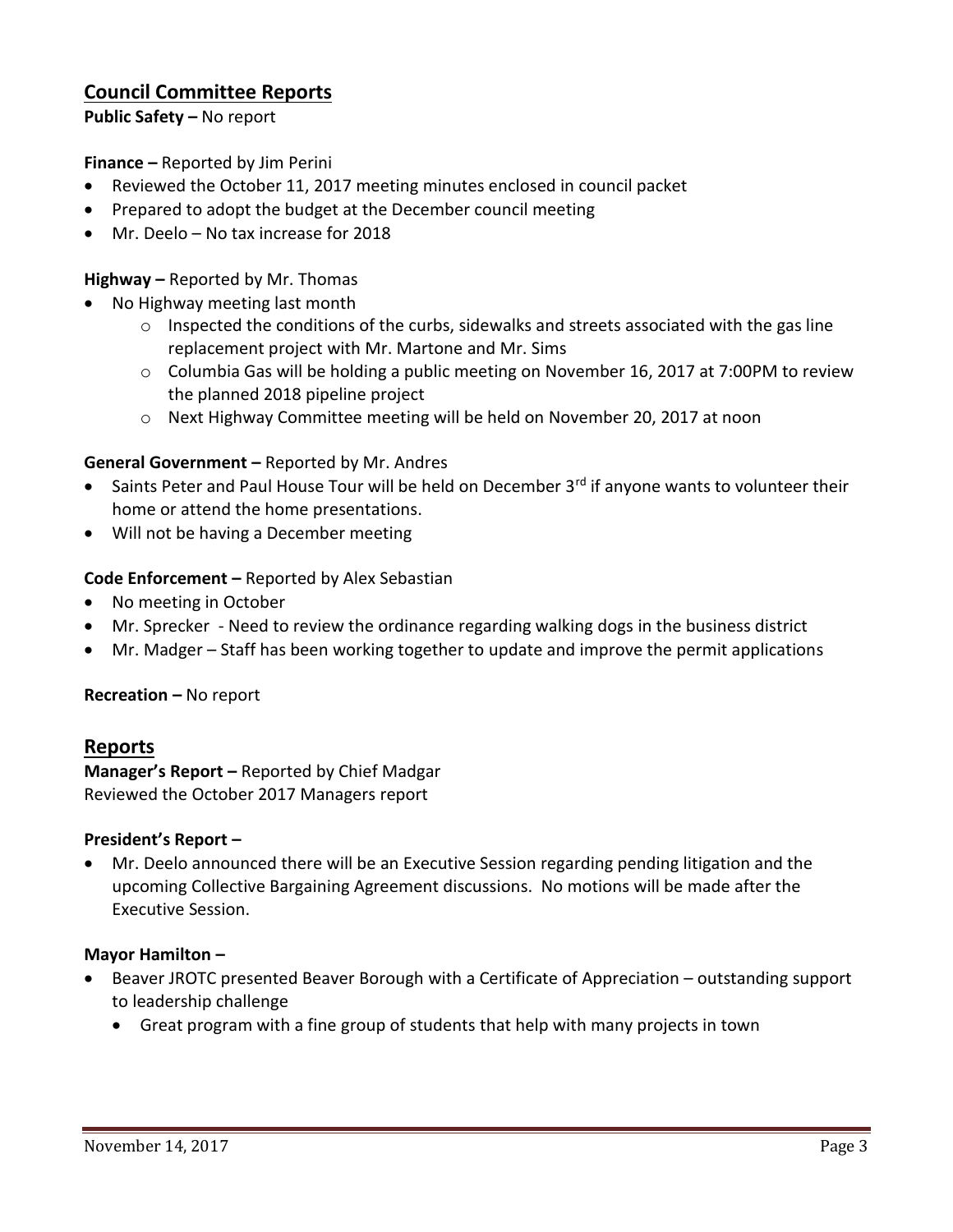# **Police Chief Madgar –**

- Plaque Recognized the officers for receiving the AAA platinum award for traffic safety
- Mr. Deelo Appreciates the Police Department for keeping our community safe.

### **Fire Department –** Reported by Mr. Perini

Thanked the borough for allowing the Fire Department to use the home located at 274 Wayne Street for training

#### **Emergency Management Coordinator - No report**

#### **Borough Engineer and Municipal Authority Engineer –**

- Reviewed the October 2017 monthly reports enclosed in council packet
- Youngblood paving project completed on October 27, 2017. Once the invoices are reviewed he will submit recommendation for payment
- Future paving contracts, once awarded, will state the contractor has a certain amount of days to start the paving project.

#### **Solicitor Petrush –**

- Advertised the 2018 Budget and Tax Ordinance
- Will be coordinating with the new solicitor concerning the reorganization meeting in January

# **Old Business**

#### **Motion – Borough purchasing approval limits**

*Motion by Mr. Perini that Beaver Borough Council approve the following purchasing limits: Borough Supervisors and Borough Secretary – up to \$2,500; Borough Manager – up to \$5,000; Council President (or designee) – up to \$10,000; Council motion required over \$10,000. Seconded by Mr. Embaugh. Voice vote passed unanimously.*

#### **New Business**

**Motion – Selling K-9 vehicle**

*Motion by Mr. Sebastian that Beaver Borough authorize the Borough Manager to sell the used 2008 Ford K-9 vehicle in accordance with state regulations. Seconded by Mr. Thomas. Voice vote passed unanimously.*

#### **Motion – Resignation from Planning Commission**

*Motion by Mr. Andres that Beaver Borough Council accept Nancy Montgomery's resignation as a Planning Commission member effective December 31, 2017. Seconded by Mr. Perini. Voice vote passed unanimously.*

**Motion – Remediation for the 2018 Columbia Gas Line Replacement Project** *Motion by Mr. Thomas that Beaver Borough Council enter into an agreement with Columbia Gas of Pennsylvania to have Beaver Borough perform the remediation for the 2018 Columbia Gas Line Replacement Project. The remediation work will be publicly bid with the lowest responsible bidder*